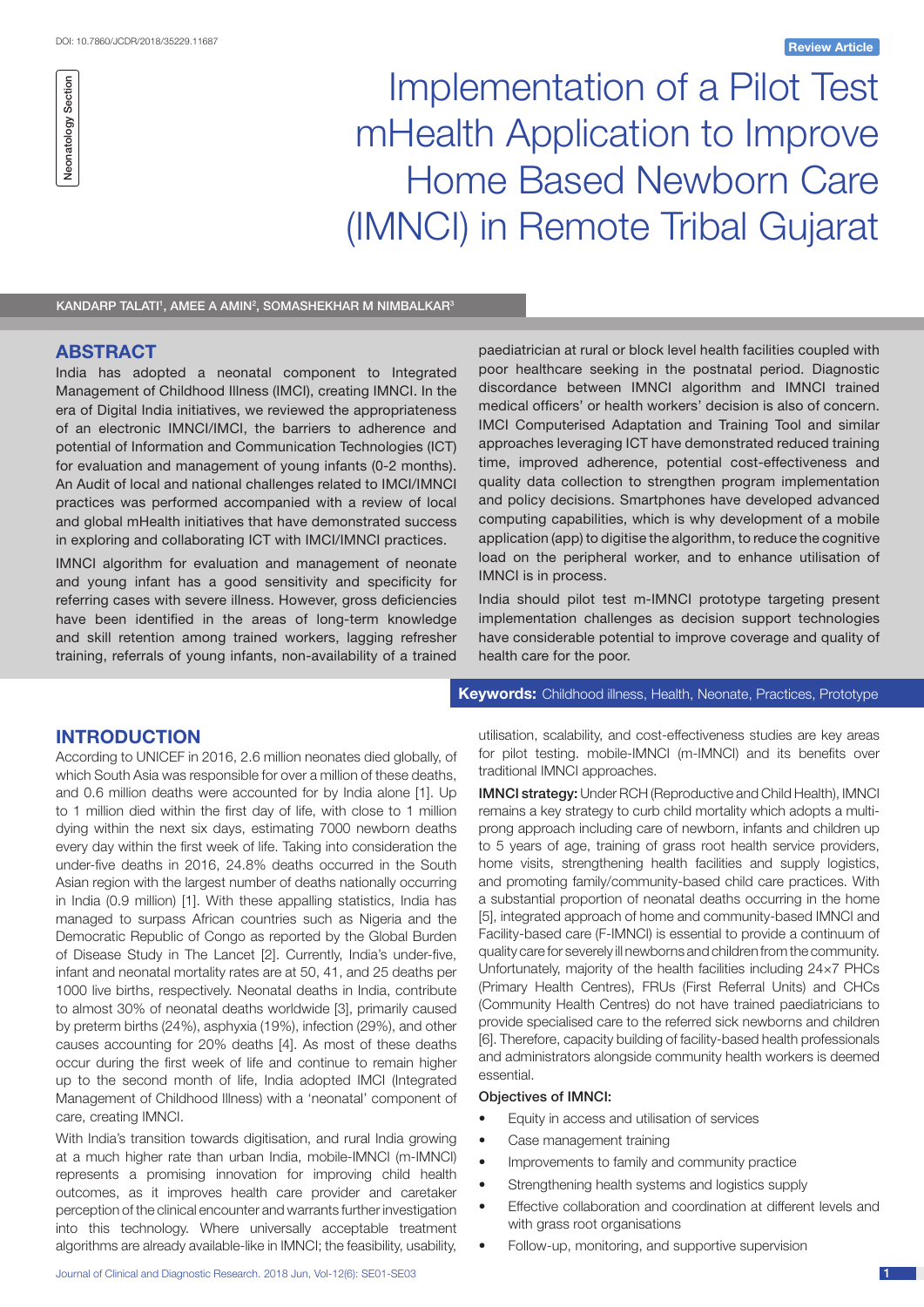Current issues with IMNCI implementation: While most indicators suggest favourable implementation and coverage of IMNCI in the country, the IMR and NMR are yet much higher than ambitious SDGs which are aiming to reduce NMR to at least 12 and U5MR to at least 25 in all countries by 2030 [7]. Progressive states like Kerala (NMR:6, IMR: 13) and Tamil Nadu (14,19) are doing much better than many other non-high focus and high focus states, according to SRS 2015 estimates [8]. While improvement in services has been observed over time, enormous implementation challenges still exist, especially in remote tribal areas where people reside in scattered clusters. Moreover, our understanding of tribal areas suggests that there are likely chances of under reporting of neonatal and young infant morbidities and mortalities owing to illiteracy, geographic isolation, lack of awareness, poor health-seeking behaviour and socio-cultural norms guiding newborn care practices.

Studies from urban slums, rural and tribal blocks of South Asian countries also revealed that healthcare seeking in postnatal period was universally low. In addition, private health care providers and village level faith healers were preferred for seeking treatment of newborn danger signs and childhood morbidities because of cultural and religious beliefs, poor access to health facilities, and financial barriers [9]. The status of some desired household practices such as frequent feeding and giving extra fluid to drink during episodes of illness was poor-emphasising the need for targeted behaviour change communication to expand family and community knowledge, demand for services, and strengthen health care delivery at village, community and family level [10-13].

Cross-sectional studies from Vadodara, Panchkula, and Purulia assessing the skills of frontline workers identified need for further reinforcement among community health workers regarding hand washing, active feeding and feeding during illness, assessment of young infants, the correct way of identification and classification of danger signs [14-16]. As poor supervision and inadequate essential supplies affect the performance, measures need to be taken to improve supportive supervision, availability of essential supplies, and monitoring of the program, if the IMNCI strategy has to translate into improved child survival in India [17]. Lack of funding for follow-up, inadequate number of trained supervisors and inadequate job aids for follow-up were identified as commonest challenges to followup in a multi-country survey [18]. Long-term knowledge and skill retention among trained workers is another challenge, advocating the need for timely refresher training, follow-up after training, on-job supervision, periodic skill assessment and supportive feedback to boost up the decline in the knowledge and skills [19,20].

Integrating ICTs into IMNCI: A strategic yet timely transition towards digital health by leveraging the smartphone revolution: Despite the proven effectiveness of clinical decision support systems and indigenous expertise in information technologies, India has not fully utilised the potential of these technologies in public health services, beyond the level of health management and information systems and few selected mobile-health and telemedicine projects.

Global evidence: Several approaches to overcoming barriers to IMCI implementation are currently being tested globally. One of these is IMCI Computerised Adaptation and Training Tool (ICATT) an innovative software technology for IMCI training which has been tested in several settings (in regional languages) including Tanzania (Kiswahili), Peru (Spanish), Indonesia (Bahasa) and East Java.

D-Tree International has been working on the development of an electronic version of IMCI (e-IMCI) in Tanzania-The software runs on a PDA or mobile phone and guides health workers step-bystep through the full IMCI assessment, classification, and treatment plan. E-IMCI can reduce training time, skipped steps, branchinglogic errors, and miscalculations. Initial findings indicate that lack of computer skills did not pose any challenge, and clinicians in rural Tanzania were enthusiastic about e-IMCI. The study demonstrated improved clinical and potential cost-effectiveness of Electronic Decision Support Systems (e-DSS) compared to paper-based algorithms by improving adherence of health workers. The e-DSS implementation led to better health outcomes and more rational use of antimalarial drugs and antibiotics [21]. Caretakers also expressed a positive view of e-IMCI, noting improved service from providers, more thorough examination of their child, and a perception that providers who used the personal digital assistants were more knowledgeable [22].

Current digital health initiatives in Gujarat, India: Previously, an innovative mobile phone application ImTecho was introduced and implemented in rural Gujarat by Sewa Rural, Jhagadiya [23]. Literally meaning "support" in the vernacular, the application served to improve the performance of local health workers by offering better supervision, support, and motivation for increasing coverage of maternal, newborn and child health interventions among resourcepoor settings. Its mobile phone application linked with a web interface stationed at a local PHC facilitated better collaboration between the supervisors and grassroots team and addressed critical implementation challenges such as replenishment of supplies, performance management, regular payment of incentives etc. The underlying motto was that a support and supervision system resulted in better performance of the health workers which in turn led to improved health [23].

In support of India's transition towards digitisation, the government conceived a nationwide broadband network "BharatNet" which will be available and accessible on a non-discriminatory basis. The primary goal is to provide affordable broadband connectivity of 2Mbps to 20Mbps to all households and institutions in partnership with states and the private sector [24]. The objective is to facilitate the delivery of e-governance, e-health, e-education, e-banking, internet and other services to rural India and is scheduled to begin from March 2018 [24].

In light of increasing penetration of smart phones, usage of mobile internet and better network connectivity in most of the parts of Gujarat, m-IMNCI seems a strategic proposition to overcome implementation and supervision challenges concerning home-based newborn care. Additionally, the data from m-IMNCI can be analysed to assist with supervision and to provide health program managers and policy makers with a wealth of population health data.

Moreover, platforms like ImTecho allow ample opportunities for seamless integration of IMNCI algorithm and easy adoption by frontline health workers, allowing for future scale-up and sustenance.

A case for action-getting down to brass tacks: Innovative approaches can be defined as "novel, or newly packaged, potentially scalable interventions, aimed at improving coverage and utilisation of quality services across the continuum of maternal and newborn health care to improve outcomes [25]". In light of the above discussion and evidence of proven effectiveness of ICTs in training and implementation of IMCI guidelines, a prototype design and field testing of integrated electronic decision support system (eDSS-IMNCI) in local dialect based on IMNCI treatment algorithms is called for, which can be tested among medical, para-medical and frontline health workers. As the software can automatically navigate through algorithms it will be more efficient than paper-based flipcharts and can ensure easily customised updates on protocols based on the most recent clinical evidence for the region.

Moreover, the smartphone-based m-IMNCI prototype can also be utilized for peer support and motivation through videos of community members delivering key health education messages and advocating desired newborn care practices at the household level. Furthermore, the prototype has been designed to include training videos for the care providers as well as maternal education and awareness videos on key IMNCI care practices to improve their knowledge of homebased care practices. Most importantly, the prototype will eliminate